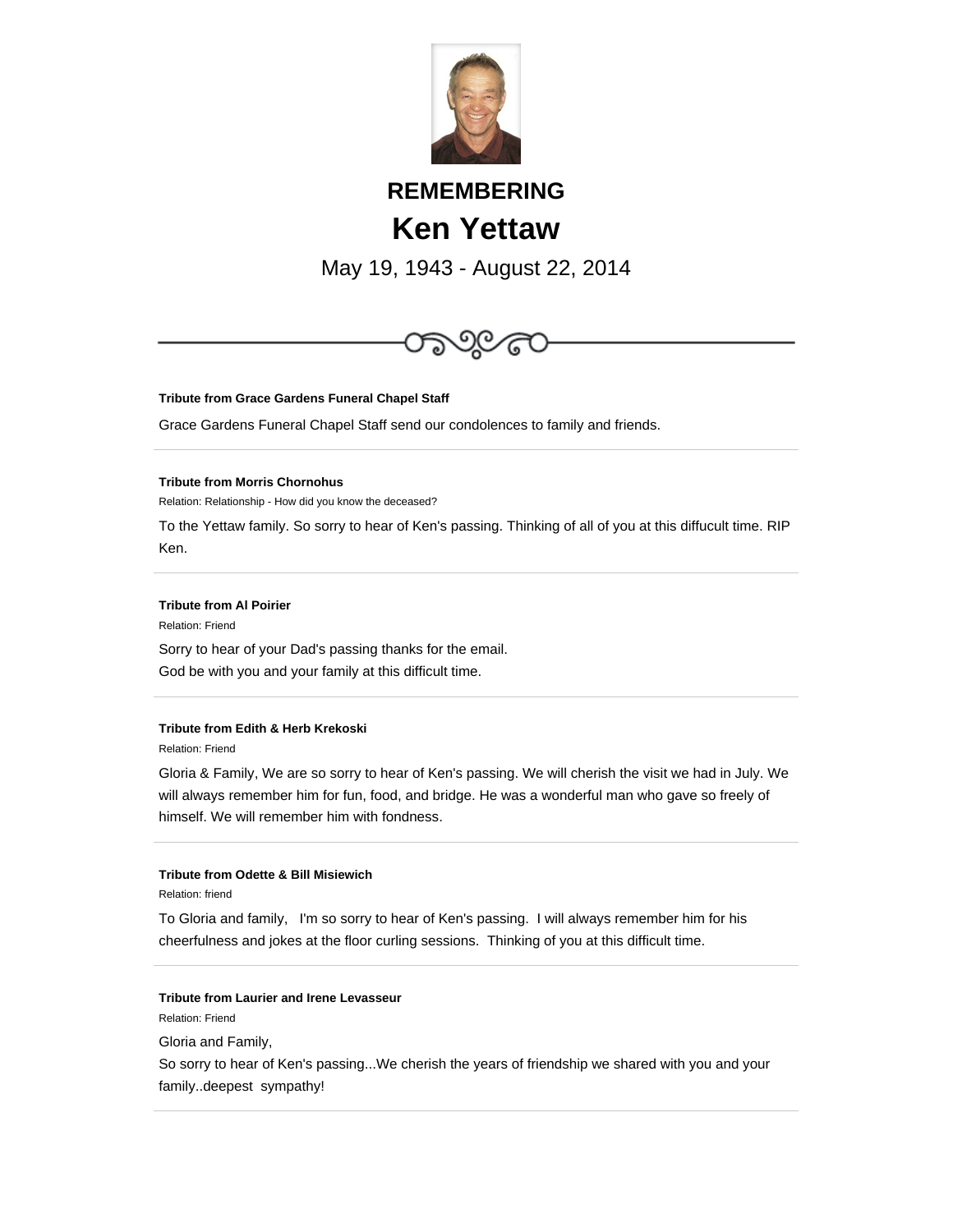#### **Tribute from Alice Haraba Gerry Martin**

Relation: Friends

To Yettaw Family So very sorry for your loss we will remember him for his big smile and kind heart . forever in our hearts Gerry and Alice

#### **Tribute from Olga and Michael Ference**

Relation: Special Friend

We are very sorry for your loss and although he is gone he will never be forgotten. His smile and kindess never failed to light up a room and the people around him.

## **Tribute from Dave Byron**

Relation: Friend and Family's farrier

Gloria and family. So sorry to hear about Ken's passing. Many fond memories of talking with Ken as he held the horses for me. A wonderful man.

Dave Byron

North Saanich, BC

#### **Tribute from Cltannas@mcsnet.ca**

Relation: Previous co-worker and friend

I'm so sorry to hear of Ken's passing. My deepest condolences to the family. Ken was a good man, a friend and a wonderful coworker. He was full of life and energy and always had a joke under his belt. He will be missed by many.

## **Tribute from Leslie Keith**

Relation: Friend

Ken was a light to our local market in so many ways - his commitment was so strong and he cared so much for the vendors. He drew back a little recently giving us all the gift of knowing we could manage things ourselves more and more. He will not be forgotten.

## **Tribute from Adrienne and Phil Owen**

Relation:

We are so sorry to hear of Ken's passing. We didn't know him well but we have such good memories of visiting the fruit farm and having Ken as our tour guide, sharing so much knowledge and wisdom and stories behind each of the fruit trees. He always made us feel so welcome and at home. We are very sorry for your loss and will keep the Yettaw family in our thoughts during this difficult time.

## **Tribute from Russ & Jeaneen Galas**

Relation: Friends

John & Kim & your family, please accept our condolence on the passing of your dear dad. Your Dad an awesome person has touched the lives of many people with smiles, caring & kindness. God will embrace His arms around all of you and help all of you during this very difficult times in your life. God Bless all your family & friends. Russ & Jeaneen Galas, Okotoks, Alberta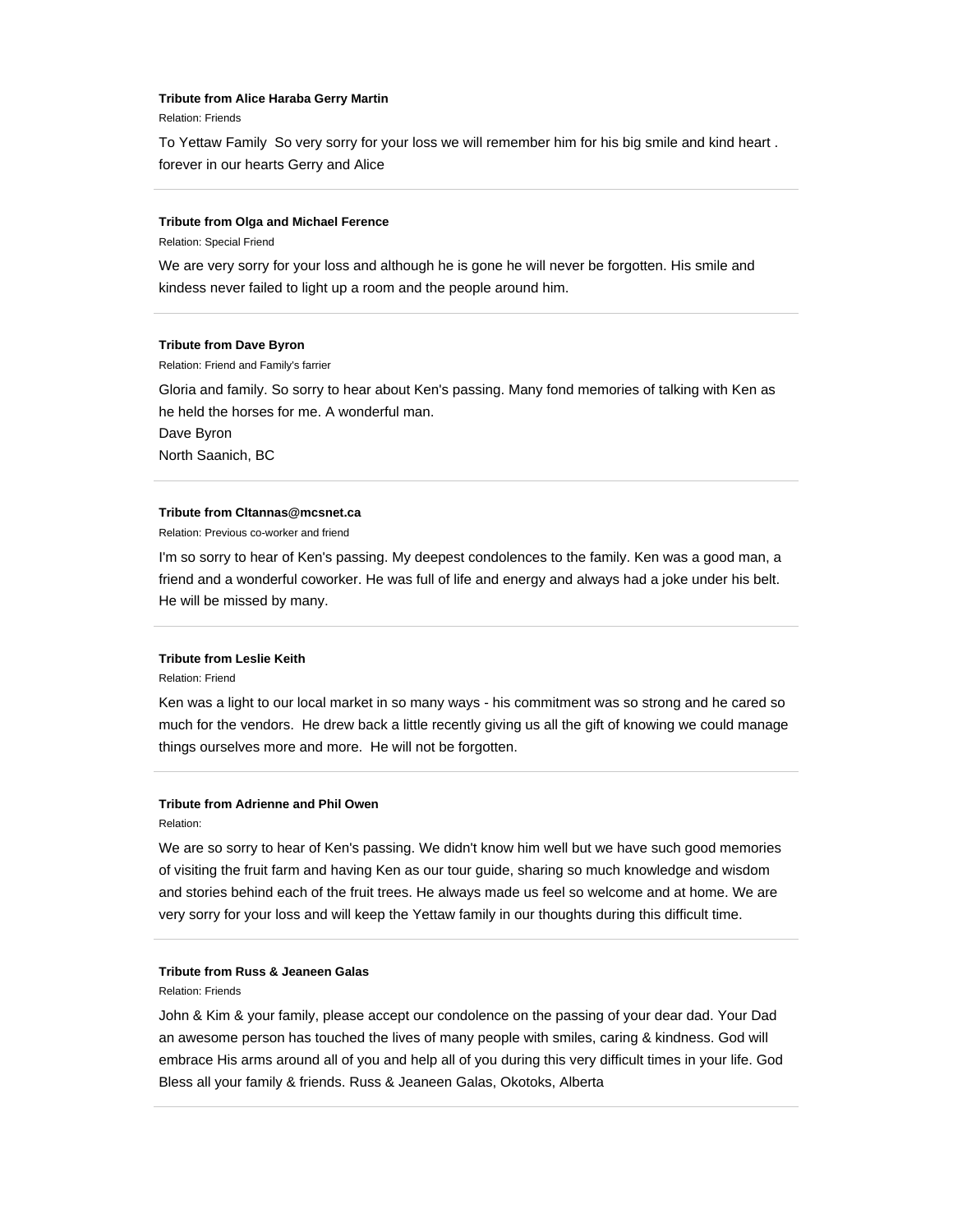#### **Tribute from Pam Hobday**

Relation: Friend

To the Yettaw Family,

May it comfort and encourage you to know that we all were blessed to know Papa Ken. I will always remember his smile and his laughter and how proud he was of his amazing family. He lived to the fullest and will never be forgotten. I am grateful he is at peace and I send you my love on this difficult time.

#### **Tribute from Bob & Lori Novakowski**

Relation: Great Friend

Deepest sympathy to the Yettaw Family. Ken was a great friend and will always be remembered for his kindness to us. Fondest memory will always be his performance to me at Lac Bellevue Hall with my husband performing as "Willie Nelson" and "Dwight Yoakim". Ken, a great friend and will be sadly missed.

## **Tribute from Larry & Colleen Olexiuk**

Relation: Cousin

I will forever remember 62 years ago when Ken taught his "Big City" cousin how to ride pigs. I will treasure this memory and the man who made a great cousin.husband. father & grandfather. He will be missed

#### **Tribute from Dennis & Fern Garneau**

Relation: Acquaintance & former neighbour

We were very sorry to hear of Ken's passing. He was very personable & generous. His produce at the market was top quality & he was a great tour guide on his farm, knowledgable, informative, welcoming. His & Gloria's kindness will not be forgotten when our daughter passed away. Our sympathy to you, Gloria & to your family. Remember his energy & good humor.

#### **Tribute from Dave & Paulette Mistol**

Relation: Friends of Ken and Gloria

Dave and I are so sorry to hear of Ken's passing. So many great memories of our bridge days together and knowing Ken he is probably already organizing a club up in heaven. Hold each other close in the days to come and our deepest condolences to you Gloria and to your family.

#### **Tribute from Ron & Darlene Balash**

Relation: Cousin

Gloria & Family. Deepest sympathy on Ken's passing. We will always remember his great sense of humor and what a great cousin he was.Will miss him.

## **Tribute from Don & Carol Zarowny**

Relation: friend and past colleague

Gloria and Family

Carol and I send our deepest condolences. Thinking of you and your family during this difficult time.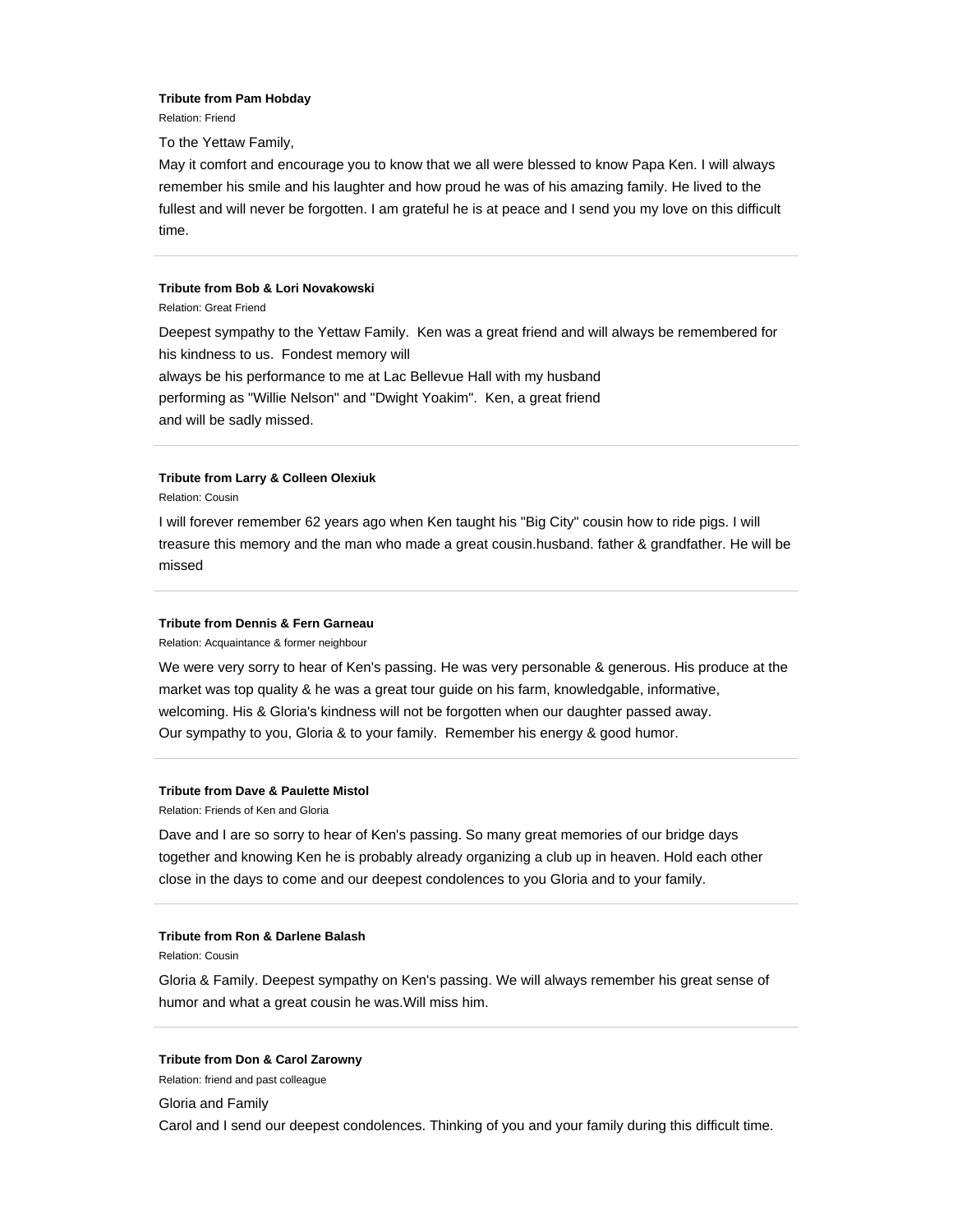#### **Tribute from Doug & Janna Zarowny**

Relation: family friend

Hello Gloria and family.

Ken was a very generous man. We are deeply saddened by your loss.

## **Tribute from Lyle and Annette Berezanski**

Relation: Know Ken from Farmers Market and Lac Bellevue Hall

Our Symathy to the Yettaw Family

## **Tribute from Pat and Don Conant**

Relation: Relationship - How did you know the deceased?

Donna and family. We were so sorry to hear of your dad's passing. You are all in our thoughts and prayers. May his soul rest in peace.

## **Tribute from Ray Makowecki Family**

Relation: Friend

Ken was a special gift to our family through many special family events. We treasured his friendship and his spirit for life. We will always remember his love for "Blue Eyes Crying in the Rain". Peace be with Ken. God Bless him and the Family.

Much love always,

Ray Makowecki and Family

## **Tribute from Gordon & Brenda Kissel**

Relation: Friends of family

Our sincere sympathies on the loss of Mr. Yettaw. He was always so very friendly and easy to have a great conversation with.

### **Tribute from Robert & nancy Doucet**

Relation: Friend & neighbour

Dear Gloria & family: we just returned from our camping trip & heard the sad news about your beloved Ken. Our thoughts and prayers are with you all. We always enjoyed having a chat with Ken and will miss him.

Our sincere sympathies:

#### **Tribute from Colette Shockey**

Relation: Friend of Donna, David B.'s sister

Sending you a huge hug, Donna, and deepest condolences to you and your family for your loss. Losing a parent is truly difficult and my heart breaks for your tears and how much I know you will miss him...may the feeling of his everlasting love surround you always and give you peace, along with the memories. Love, Colette and Richard Shockey xo